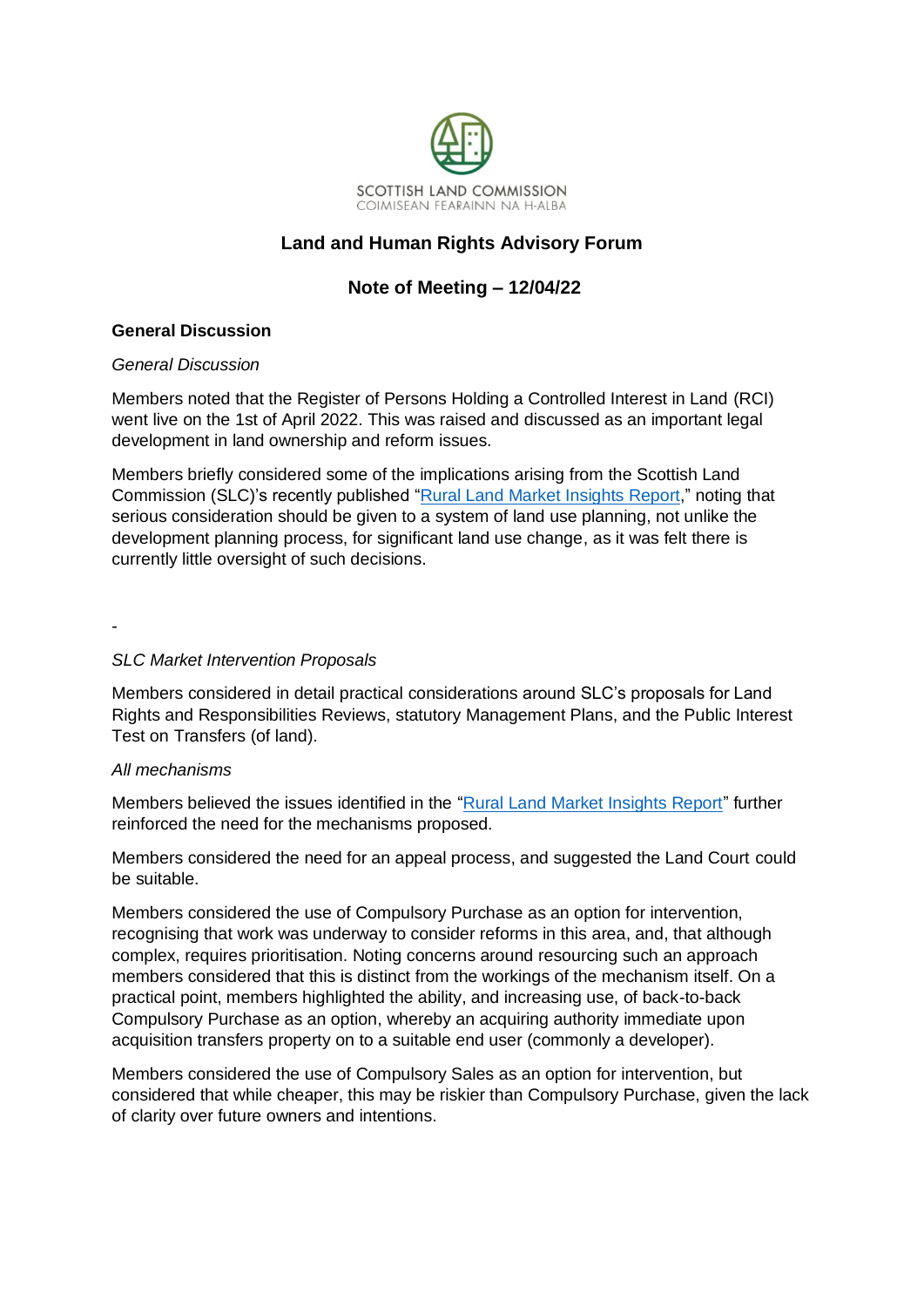#### *LRRS Reviews*

Members considered the proportionality of application of any Codes of Practice arising from placing the Land Rights and Responsibilities Statement (LRRS) on a statutory footing. Members noted that the LRRS as it stands applies to all landowners, and therefore logically so should any Codes of Practice. In practice it would be up to the reviewing body to determine the merits of taking action on issues raised under the Codes of Practice – there was no consensus on a particular threshold for taking action, but members broadly considered issues raised would need to reach a significant bar.

Members queried the level of statutory weight to be given to the LRRS, noting this will have implications both for the mechanism itself, as well as its relationship with other areas of legislation and policy.

#### *Management Plans*

Members considered the benefits of linking plans to existing mechanisms such as Environmental Statements or EIAs.

Members considered that, once approved, an existing management plan should be binding on future acquirers until a new, or suitably updated, plan has been consulted upon and approved.

#### *Public Interest Test (PIT) on Transfers*

While members recognised the simplicity of a fixed scale threshold for triggering the PIT, they considered this may not be the most suitable route to address public interest issues. Members broadly agreed a value threshold would provide a more accurate reflection of the importance of land.

However, members did not reach consensus on the need for a lower threshold per se, on the one hand suggesting flexibility on a case-by-case basis would be more appropriate, and, for example, removing the lower limit to the proposed buffer threshold (where holdings of 1,000-10,000ha may be in scope if other criteria are met) would be appropriate.

On the other hand, members considered that existing Community Right to Buy (CRtB) legislation, particularly under Parts 3A and 5, should allow communities to achieve aspirations for land/property that falls below any upper scale or value threshold, outwith the scope of the PIT (implying that holdings of less than 1,000ha would never need be in scope as community aspirations can be met through existing CRtB routes).

Relatedly, it was noted that applications made under CRtB provisions for land above any threshold would have already demonstrated the public interest case for such acquisitions, and that therefore the PIT should be designed to recognise this in such cases.

Members considered the types of transfer in scope, and particularly challenges around tracking the sale of shares in land-owning companies. Recognising that Company Law is reserved, and so outwith the scope of the Scottish Parliament, members queried if there was way to track transfers through LBTT declarations, and whether such an approach could be of practical use.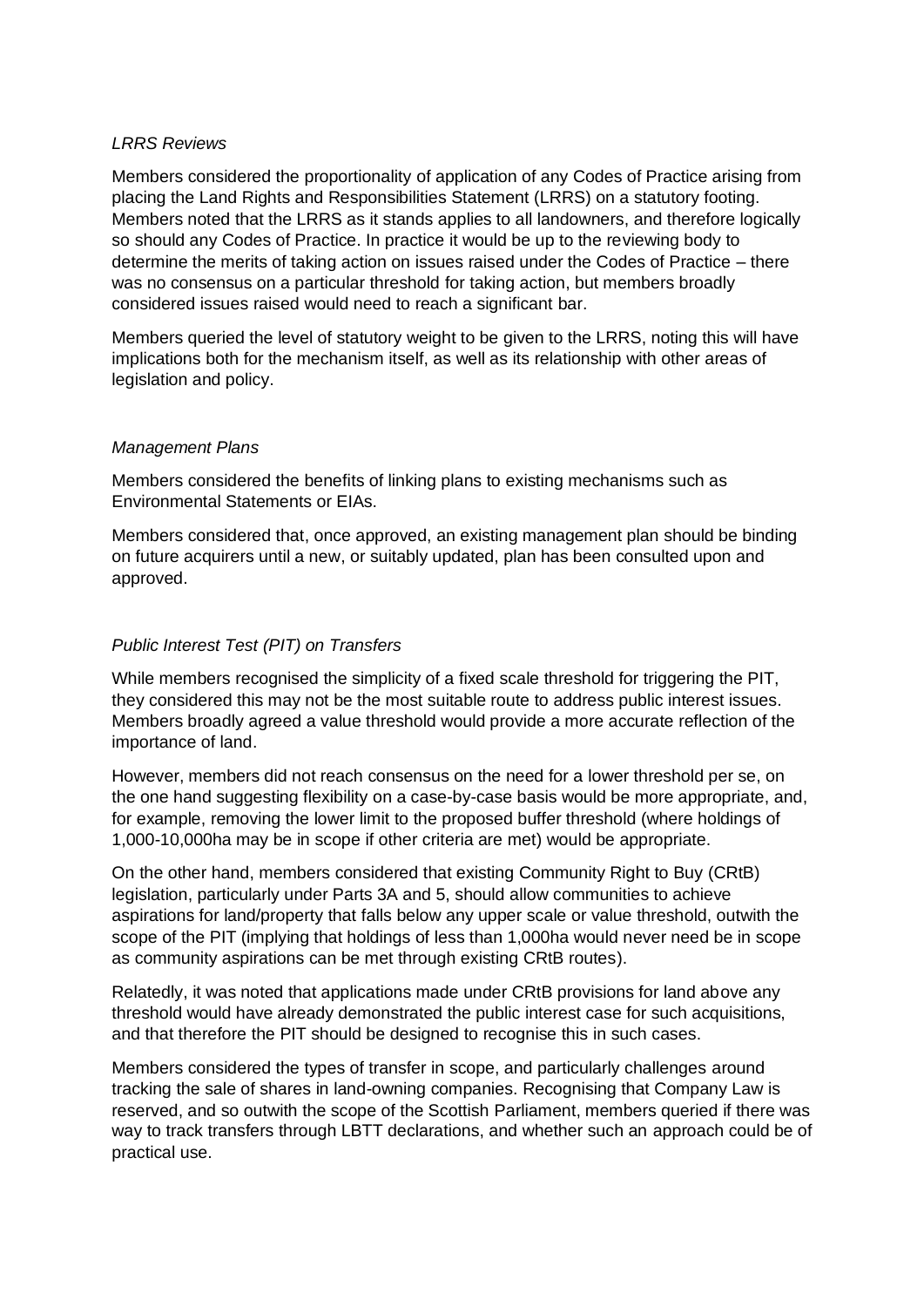Members agreed that no one should lose sight of the original intentions of the PIT – which is to discourage the creation or expansion of harmful monopolies that are not in the public interest.

Members considered the implications of the Bute House agreement, where the expectation is that the Public Interest Test is linked to a pre-emption in favour of community buyout. Members considered the main challenge was in identifying suitable community bodies in a timeous manner, and that a register may be helpful. Members also suggested that a wider range of community bodies could be considered, such as crofting bodies, and that greater support and advice to prompt proactive community body formation would be helpful.

To facilitate effective use of pre-emption rights, members considered that a reasonable amount of time should be allowed by any pre-transaction notice.

-

## *Carbon Rights*

Members considered issues arising from the increase in Natural Capital investment, particularly carbon sequestration, and the implications for land rights and benefits sharing.

Members highlighted concerns over significant uncertainty within the current carbon credits frameworks, which may in turn be hampering the provision of professional advice.

Members felt that there was a need to ensure that the carbon market is regulated, with detailed oversight on carbon credits in particular. To that end, members briefly explored a range of mechanisms – such as the possible introduction of a Carbon Commissioner, with similar power to the current Tenant Farming Commissioner – that would support fair regulation.

Members also raised the possibility that one way of ensuring transparency in the carbon credit/natural capital market could be to include purchasers of carbon credits in the RCI.

Members considered the underpinning property theory of carbon rights, suggesting that as an accession benefit (whereby the ability to exploit a new or previously unrecognised resource – in this case the ability of land to sequester carbon – automatically sits with the landowner), that landowners who had previously never considered the ability of land to sequester carbon valuable – or even known about it – have no justification to monopolise the benefits arising from this new, publicly supported, land use.

Members noted that, as the current frameworks around carbon rights and credits are state sponsored, they are unlikely to constitute property, and thus would not engage property rights. Viewing carbon matters in this light is more helpful than through a property lens, and likely to support more practical regulation, support, and policy solutions. However, members noted that retrospective action may still engage human rights.

Members queried whether tax mechanisms could help, in particular the use of tax in securing public benefit from rising land values.

The forum discussed the recently published Community Land Scotland paper ["Green](https://www.communitylandscotland.org.uk/wp-content/uploads/2022/03/Green-finance-land-reform-and-a-just-transition-to-net-zero-a-discussion-paper_CLS_Feb-2022.pdf)  [Finance, land reform and a just transition to net zero"](https://www.communitylandscotland.org.uk/wp-content/uploads/2022/03/Green-finance-land-reform-and-a-just-transition-to-net-zero-a-discussion-paper_CLS_Feb-2022.pdf), in particular issues surrounding the